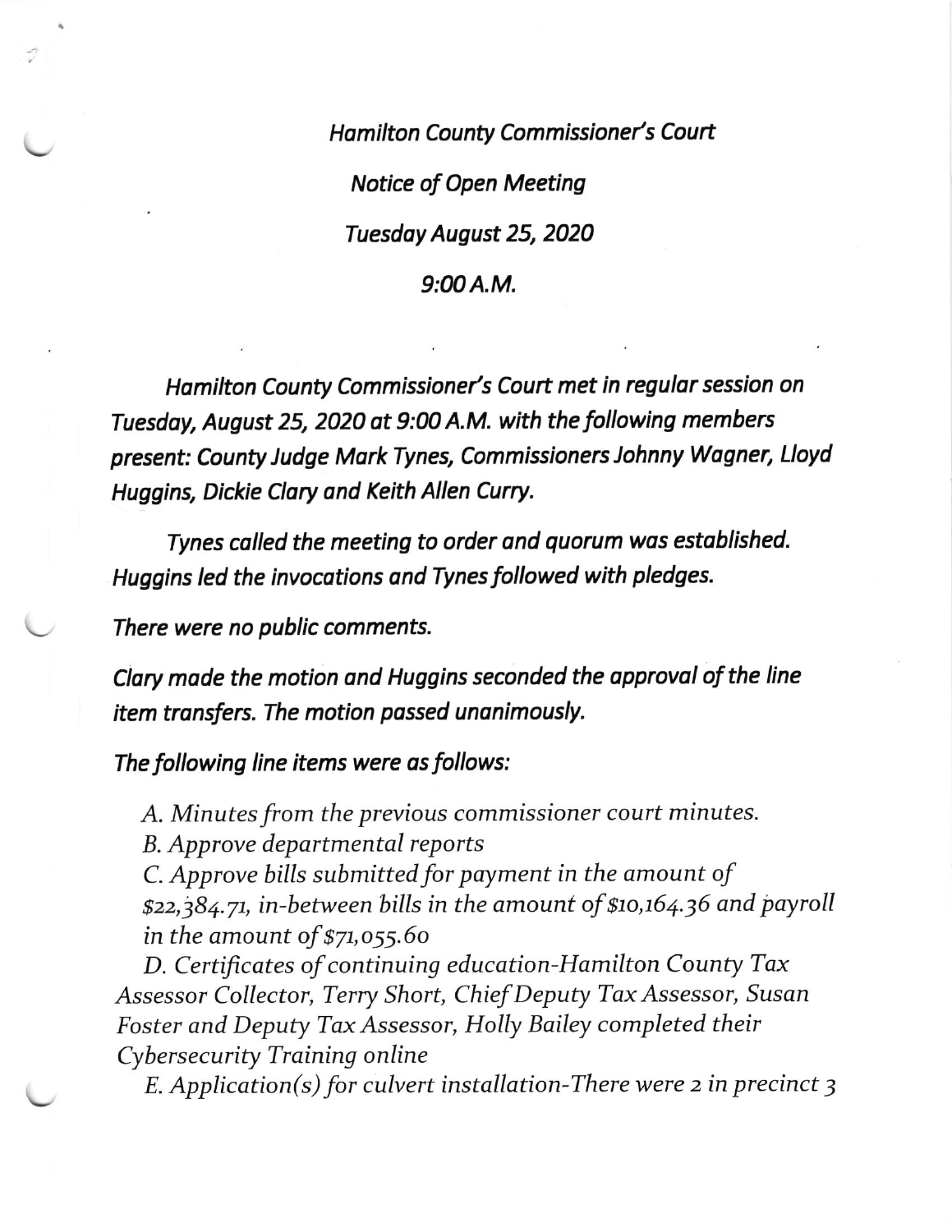$F.$  Building use  $G$  request-None

Huggins made the motion and Curry seconded the approval of the line item transfers. The motion passed unanimously.

There was one resignation from the Sherriff's Office, Landon Cardill as of August 10, 2020.

Tynes made the motion and Clary seconded the approval of the proposal from Don Rudolph on the reglazing and painting of all the windows of the courthouse. The motion carried unanimously.

Tynes made the motion and Curry seconded the rotification of the tnter-locol ogreement with Folls County conceming the housing of the inmates.

Huggins made the motion and Tynes seconded the approval of a stop sign at the intersection of CR234 and CR235 due to heavy traffic. The motion passed unanimously.

Hamilton County Treasurer, Shawna Dyer, gave the treasurers report and stated that there is \$1,528,795.83 in total cash assets on hand and  $$2,347,694.00$  in investments

The court stated that they were in support of the changing of the name of Hamilton County Appraisal District to Hamilton Central Appraisal District.

Huggins made the motion and Curry seconded the approval of the Interlocal Communications Agreement for the Sherriff's office and DPS. The motion passed unanimously.